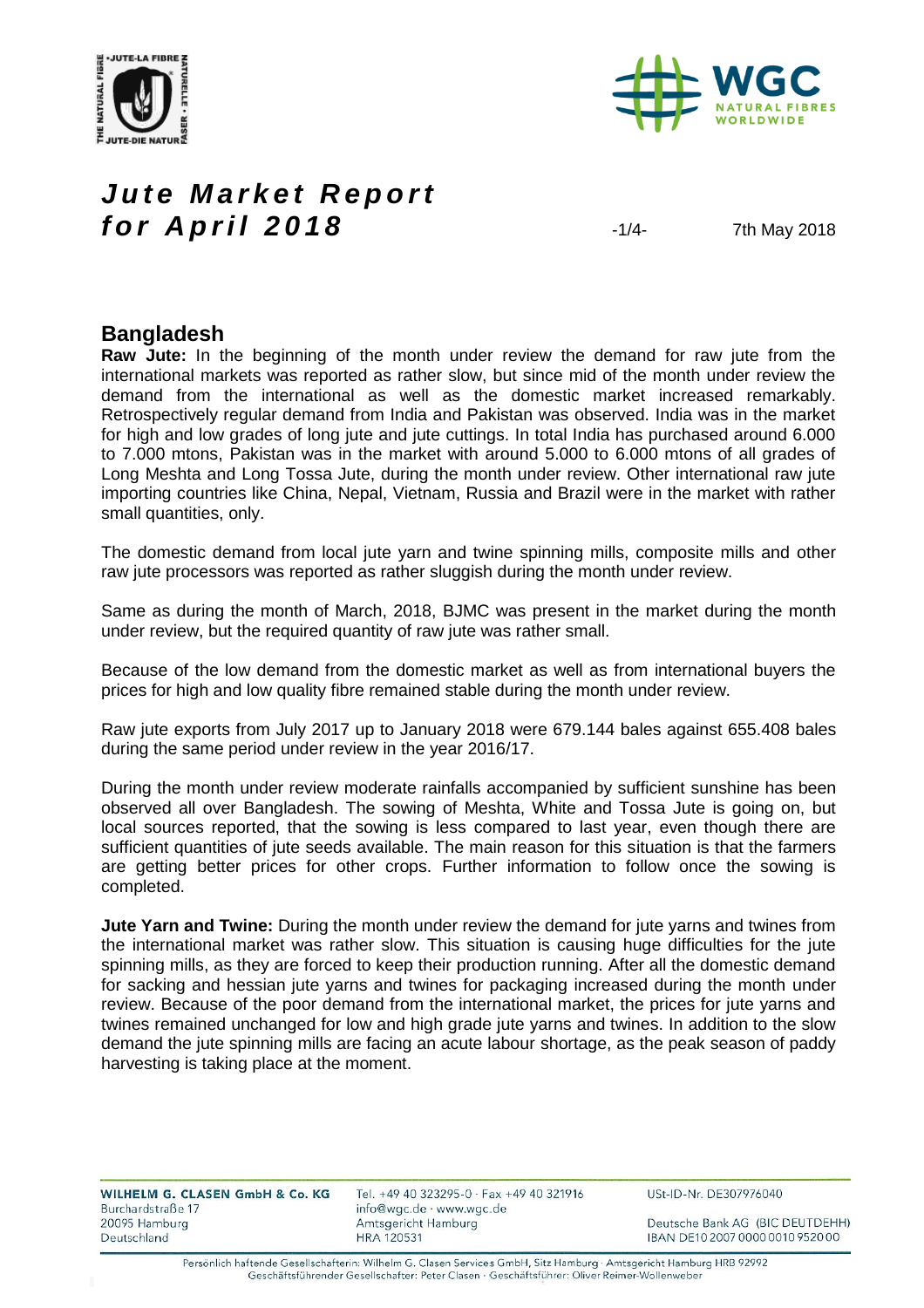



# *Jute Market Report* **for April 2018**  $\frac{204}{18}$   $\frac{204}{18}$   $\frac{7 \text{th May 2018}}{201}$

**Jute Goods:** During the month under review the export demand from Africa, Europe, Australia, USA, Iran, China and Vietnam for Sacking and Hessian was more or less on the same level as in March, 2018. The demand from India was rather slow, which is the consequence of the imposed anti-dumping duty on imports of jute goods from Bangladesh. As per local sources, the domestic demand for Sacking and Hessian for packaging purposes increased during the month under review.

The demand for Jute CBC from regular importing countries like Europe, UK and Japan was at low level during the month under review and on the same level as in March, 2018.

The export prices for Sacking and Hessian as well as for Jute CBC remained unchanged during the preceding month.

Private jute millers have sought waiver of source tax on export earnings in the upcoming national budget for 2018-2019 fiscal year (FY). They said earnings from this sector have declined significantly since the Indian government imposed anti-dumping duty on imports of jute goods from Bangladesh. Besides, the demand for this eco-friendly item in the Middle East has shrunk because of political unrest there, they added. Under this circumstance, jute goods exporters are passing a hard time, Bangladesh Jute Mills Association (BJMA) said in its budget proposal placed to National Board of Revenue (NBR) recently, urging the government to withdraw the source tax in export earnings considering the present situation. At present, 0, 6 per cent source tax is being deducted on jute goods export earnings, according to the BJMA. BJMA also said the government now realises 3, 0 per cent income tax (IT) on cash subsidy which is irrational. It demanded withdrawal of tax on cash incentives. The apex body of private jute millers also sought exemption from VAT on different stages, including shipment and transportation, as the jute goods are hundred per cent value-added products and 0, 4 million people are engaged in this sector.

The government is set to prepare draft rules of Jute Act 2017 incorporating licence for charcoal export, officials said. Representatives of Bangladesh Jute Mills Corporation, Jute Diversification Promotion Centre and other stakeholders are the members of the committee responsible for preparing the draft rules of the Jute Act – 2017

**Chittagong Port situation:** The Chittagong Port Authority (CPA) plans to impose additional rents for container storage as it has been suffering from acute container congestion in the last few weeks because of a surge in imports ahead of Ramadan. On Monday April 23<sup>rd</sup>, 2018, the CPA in a meeting urged the port users to take steps to clear the congestion in seven days. Otherwise, it will impose additional charges for container storages along with the regular charges. Every container enjoys four-day storage service for free once it reaches the port. After the period, the CPA daily charges US-\$ 6 for a 20-foot container and US-\$ 12 for a 40-foot container.

| WILHELM G. CLASEN GmbH & Co. KG<br>Burchardstraße 17 | Tel. +49 40 323295-0 · Fax +49 40 321916<br>info@wgc.de · www.wgc.de | USt-ID-Nr. DE307976040           |
|------------------------------------------------------|----------------------------------------------------------------------|----------------------------------|
| 20095 Hamburg                                        | Amtsgericht Hamburg                                                  | Deutsche Bank AG (BIC DEUTDEHH)  |
| Deutschland                                          | <b>HRA 120531</b>                                                    | IBAN DE10 2007 0000 0010 9520 00 |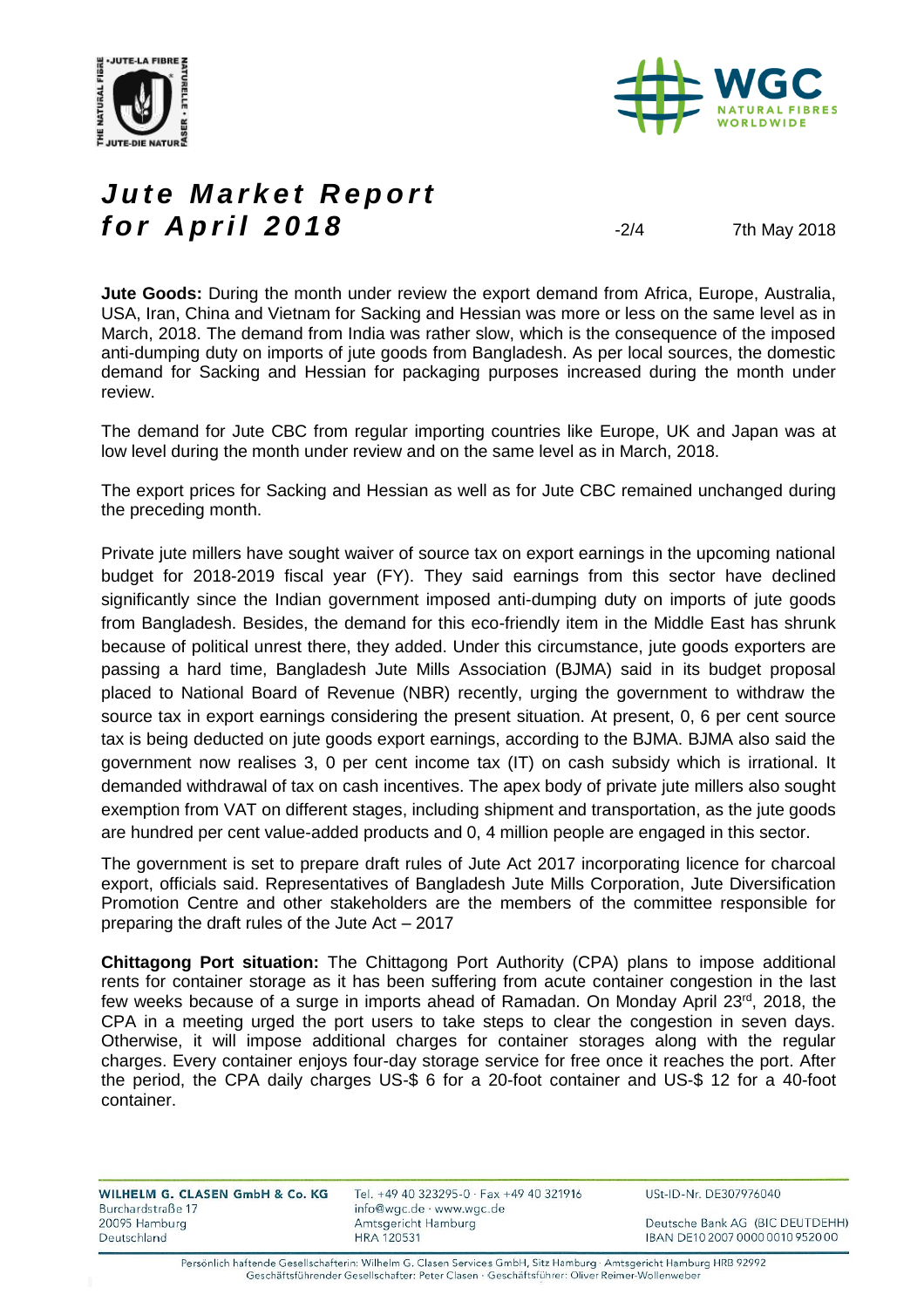



# Jute Market Report **for April 2018** -3/4 7th May 2018

As of Monday, April 23<sup>rd</sup>, 2018 the port was burdened with 36.726 TEUs (twenty-foot equivalent units) of import-laden containers, much higher from its capacity of accommodating 26.857 TEUs.

Containers brought in through FCL (full container load) shipping have worsened the situation. In FCL shipping, an importer can occupy the space of an entire container and does not need to share vacant space with other shippers. As of Monday, a total 28.362 TEUs of FCL shipping containers were waiting to be taken out of the port, which was much higher from the port's capacity of 22.485 TEUs. The slow delivery of the FCL containers is worsening the congestion, said Md Golam Sarwar, director of traffic for the port authority. "The Chittagong port and the Chittagong Customs House are always ready to provide round the clock service to ease congestion." At the meeting port users blamed importers and clearing and forwarding agents for not taking timely delivery of containers and said imposing extra rates for storage will not solve the problem.

#### **India**

**Raw Jute:** For the month under review a firm trend in prices based on reports of likely fall in sowing areas has been observed. Depending on the reports about sowing area, weather, growth and other factors the prices will fluctuate from now on. So far the reports are stating that sowings are about 15-20 per cent less compared to last year. The weather conditions with sufficient sun and sufficient rainfalls and temperatures close to 40°C are ideal for sowing so far.

The JBA quotation at the end of the month under review is: TD-4 IRs 4.475 and TD-5 IRs 4.075 each per 100 kg / quintal. The minimum support price for season 2018-2019 has been increased by about 6 per cent. The support price is now IRs 3.700,00 (against a current support price of IRs 3.500,00) The procurement of JCI continued as usual during the month under review.

**Jute Goods:** Same as during the preceding months, the Jute CBC market remained very dull. Same applies for the demand for Hessian. The prices decreased by about 2 per cent with a good chance to bargain, always depending on the total required quantity. Nonetheless, selected mills are asking for prices, which are around 8-9% higher than the current market level.

The prices for Sacking remained unchanged during the month under review. The governmental order quantity for Sacking was less than 100.000 bales during the preceding month. So called selected mills demanded a premium of 10 %. Against Government orders for B-Twill bags there were about 200.000 bales outstanding for March. The order quantity for April, is about 300.000 bales. It is expected that the mills will be able to supply the entire quantity within April.

The jute industry could face a shortage of orders in May despite its ability to cater to the demand. The crisis stems from a government decision to procure 92.000 bales of plastic bags to meet the packaging requirement of Madhya Pradesh and Uttar Pradesh….The textile ministry in February had allowed relaxation in the procurement of jute bags in favour of plastic bags in a bid to prevent food procurement programmes from being affected because of anticipated shortfall in the supply of jute bags up to March, 2018…

| WILHELM G. CLASEN GmbH & Co. KG<br>Burchardstraße 17 | Tel. +49 40 323295-0 · Fax +49 40 321916<br>info@wgc.de · www.wgc.de | USt-ID-Nr. DE307976040           |
|------------------------------------------------------|----------------------------------------------------------------------|----------------------------------|
| 20095 Hamburg                                        | Amtsgericht Hamburg                                                  | Deutsche Bank AG (BIC DEUTDEHH)  |
| Deutschland                                          | <b>HRA 120531</b>                                                    | IBAN DE10 2007 0000 0010 9520 00 |

Persönlich haftende Gesellschafterin: Wilhelm G. Clasen Services GmbH, Sitz Hamburg · Amtsgericht Hamburg HRB 92992 Geschäftsführender Gesellschafter: Peter Clasen · Geschäftsführer: Oliver Reimer-Wollenweber